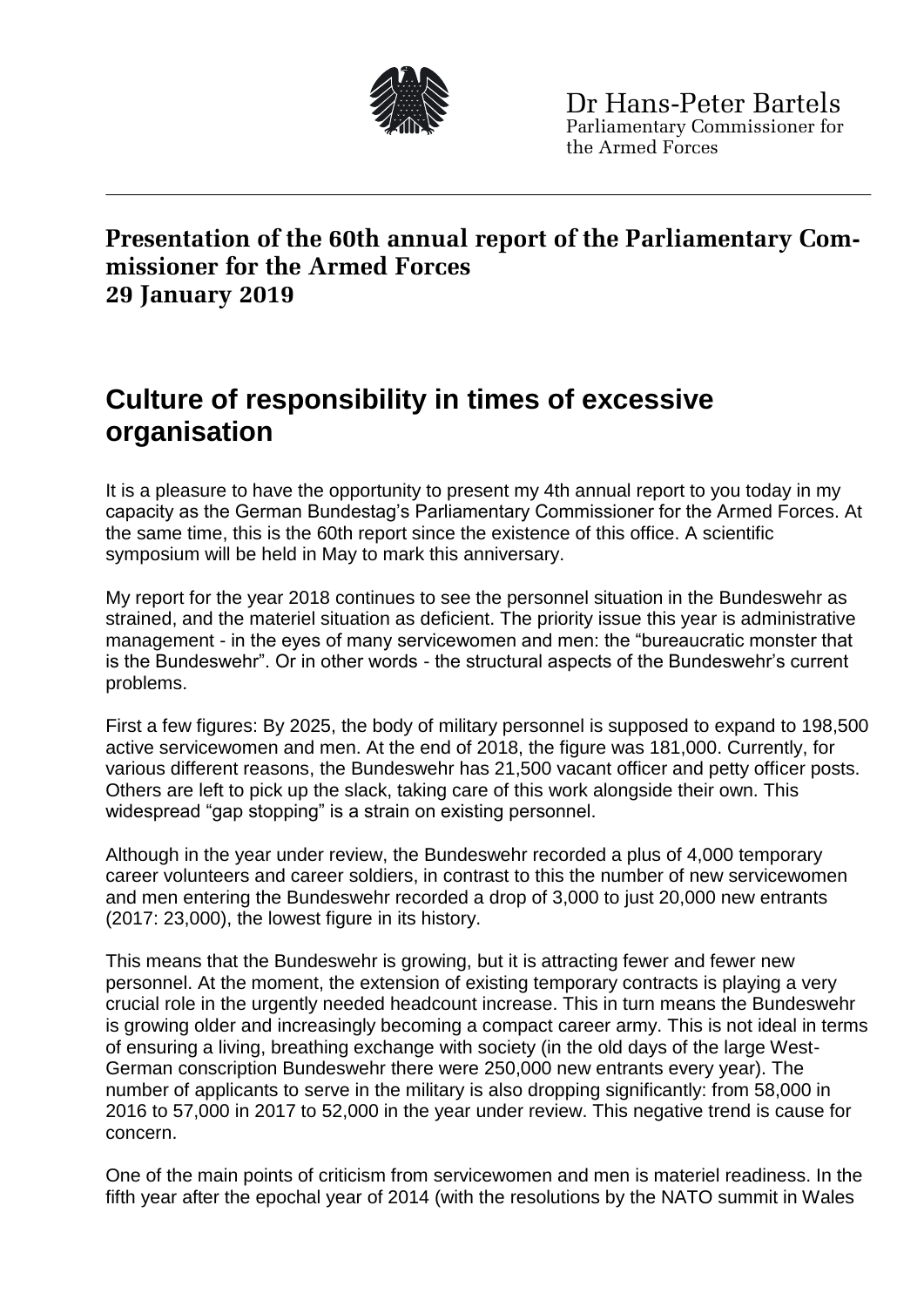Not to be released **until**: 29 January 2019, 12.30 pm.

to reactivate collective defence), the trend reversals Germany adopted nationally are still largely unnoticeable. The "stop-gap" system of juggling shortfalls and shortages persists in all areas. Like the 2015 VJTF (Very High Readiness Joint Task Force), the 2019 NATO VJTF is reliant on equipment being lent back and forth on a massive scale. This includes personal equipment like armoured vests or night vision equipment, too.

An immediate action programme would be good, one could even say liberating: at least for the small things that have already been invented, tested, certified and introduced at the Bundeswehr. The upshot is that to date, full resourcing only exists on paper, to be implemented by 2031. Spare parts continue to lack on a large scale; industrial maintenance and servicing is sluggish; training is suffering particularly severely in the flying units of all services, be it combat planes or helicopters, but also in the boat and ship squadrons of the Navy. All of this has already been reported in the annual reports of the previous years, as have the tank availability rates or the army's deplorable radio equipment situation.

I wish I could report: It is spring, everything will be different now. But the truth is: It is still winter.

Still, there are now plans for spring, for instance the new capabilities profile.

Accelerating procurement is an absolute must. This is also what the Coalition Agreement says.

Taking the large example of the Tornado and the small example of flying suits, the report shows how many agencies are working on the same thing, each from their own specialist perspective. But even if everyone does everything 100 per cent correct, often the result is not good: It takes too long, the quality is not good, costs explode or there is no solution at all. Who is responsible for this? Why are all the problems well known, but so difficult to solve?

Responsibility is a core term in the concept of *Innere Führung (*leadership development and civic education). But clear and accountable responsibility seems to be disappearing today in a labyrinth of entangled competencies. Responsibility for outcomes, responsibility for processes, command responsibility, resource responsibility, personnel responsibility - all of this is divided up across the growing number of autonomous trunks of the Bundeswehr. The specialist jargon for these is "major operational elements".

- Example: Today, a company commander has marginal influence over the re-enlistment or change in career path of the servicewomen and men he leads.
- The commander of a tactical air wing with 1500 military and non-military staff and flying assets totalling €3 billion has funds of €250 per year at his disposal to spend under his own responsibility. (The report calls for a sum of €50,000.)
- One of the *lessons learned* from the autumn manoeuvre Trident Juncture in Norway was that the wide range of different "major organisational elements" involved from Germany was not really an advantage. Even standardised working hours arrangements had to be scrambled together later when operations were already underway.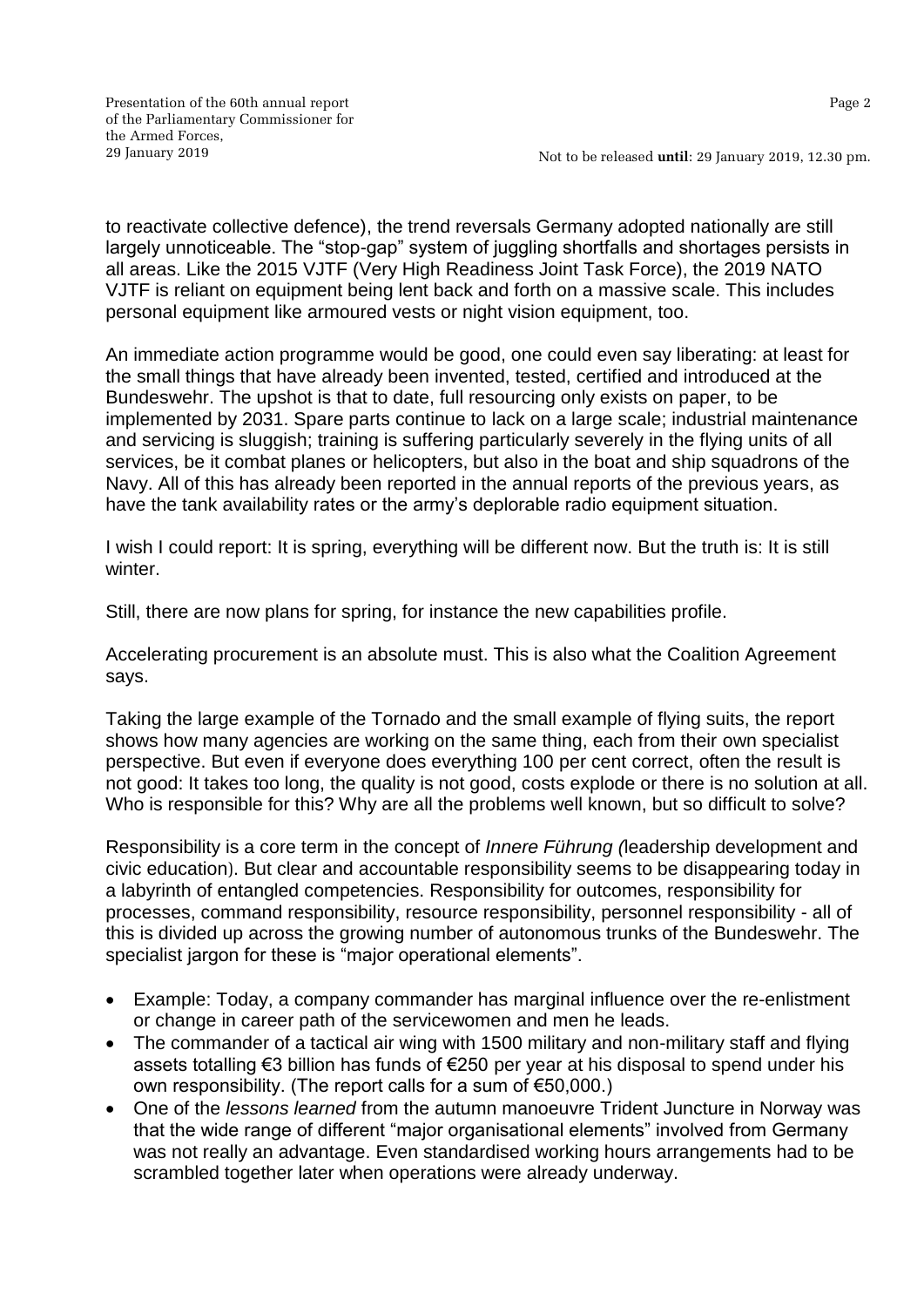So responsibility in one set of hands is the magic word for the future.

In 2017, the Federal Ministry of Defence launched a project entitled "*Innere Führung* today", whose results are now available. The servicewomen and men themselves were asked where they saw problems. What one hears about the findings sounds very realistic. Many soldiers tell me: "We are micro-managing ourselves to death".

To change this, what is needed is not more analyses or commissions, but rather structural decisions: For example: Centralising use responsibility for the materiel of all the services at FOBwEITISS in Coblenz was a mistake. It is well known that this office is already overloaded with work. Maintaining operational readiness should be the responsibility of the user, not the procurer. This saves time, money and stress.

With regard to managing improvements in the future, in the annual report I propose a method which is not new but which can have a swift impact; in modern speak we call it *benchmarking* - learning from others to produce better results.

So: Why does the Royal Air Force of our British friends produce so many more Eurofighter flight hours than Germany? Or: Why are the Berlin Student Services (Studierendenwerk Berlin) able to guarantee good food and accommodation for tens of thousands of young people so much more cost-effectively than the Bundeswehr's services? And why does the Federal Police Force obtain its new large border patrol boats in the space of just three years?

Our Bundeswehr, from my current experiences of it, is suffering from a shortage of personnel *and at the same time* excessive organisation. Too often, different people are doing the same work twice or working against each other. Too much working time is being lost on poor structures. And not every expensive digitalisation project is always a help here.

Major individual issues in the year under review were the inbound and outbound flights to and from Mali and Afghanistan. Flight cancellations and delays spanning several days are annoying for the servicewomen and men, frustrating for the families and not acceptable for a country like Germany. With additional rented charter flights and the improving A400M shuttle, the situation seems to have eased now somewhat.

What I still find difficult, though, is civilian air transportation inside the theatres of operation in Mali and Afghanistan. Soldiers are criticising this. We should be able to ensure our own, protected military transportation.

For some of the servicewomen and men affected, the extension of the standard deployment period from four back to six months again feels like a step back. It should at least have first been investigated what impacts the varying lengths of missions abroad would have on the soldiers and their families.

The number of new cases of PTSD and comparable mission-related disorders remains high (2018: 279, 2017: 274). This can also break out years later. What is important here is to continue to expand the number of therapy places available and to reduce waiting times.